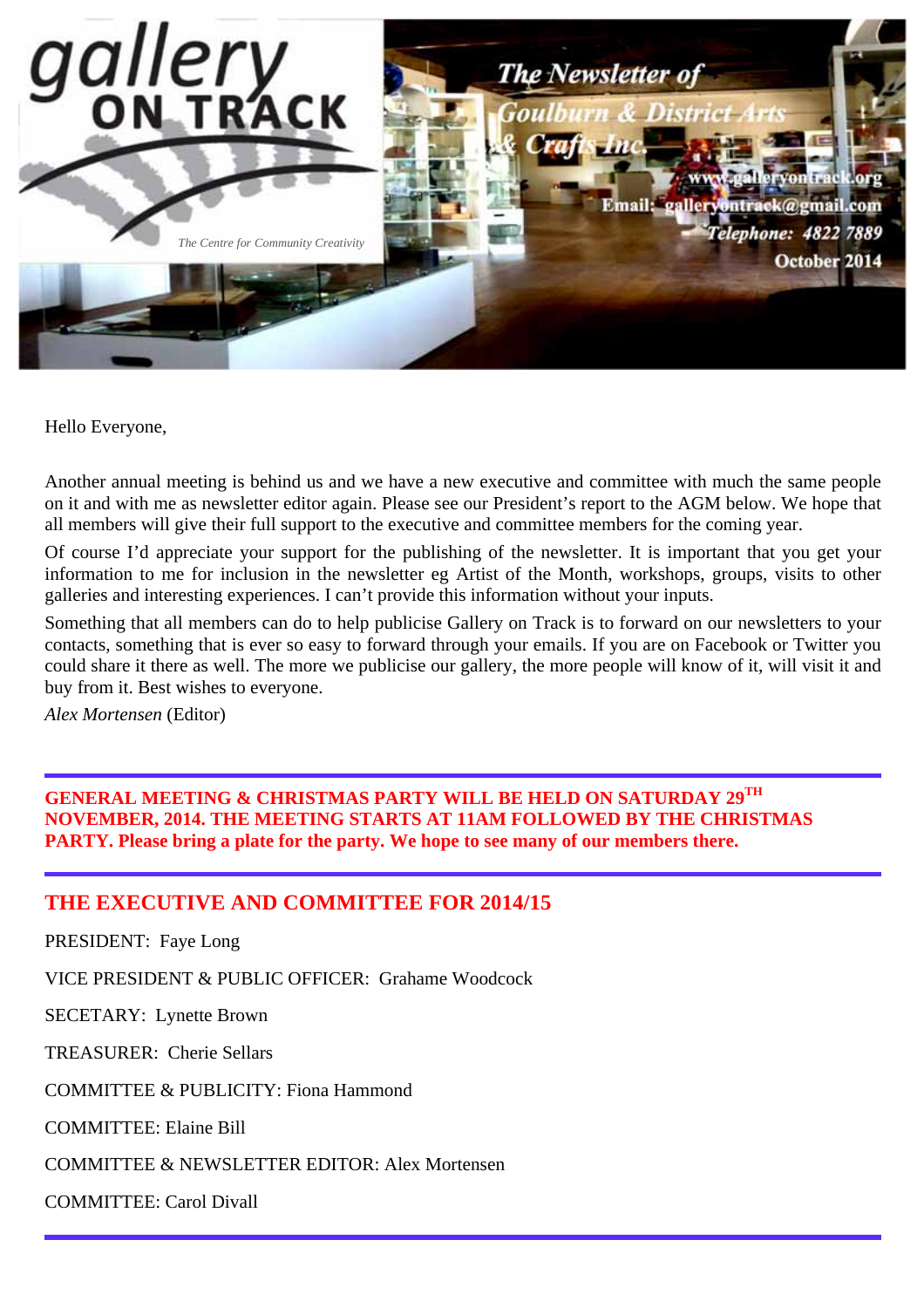## **THE PRESIDENT'S REPORT FOR 2013/14**

I would to welcome everyone, and thank you for coming to the A.G.M. of Gallery on Track.

The gallery community would like to thank Heather West for her efforts in preparing the submission for the Goulburn Mulwaree Heritage Awards. We are very proud to announce we are the recipients of two awards, one for the heritage building and the other the overall winner of all sections, the trophies are able to be viewed inside the gallery.

It was very pleasing that Robyn Primrose accepted our invitation to attend the awards evening at Mandelsons. I would also like to commend our great team of volunteers; the gallery would not be what it is, without you, so a big Thank you to all of you. I would like to mention a few members of our team who work very hard in their positions.

Cherie Sellers, who really has had a torrid year as Treasurer amid endless problems with the computer, she is to be congratulated in making sure Artists are being remunerated on time. Additionally, Cherie organises the garden working bees.

Our Secretary/Roster Clerk, Lynette Brown is praised for her dedication to the gallery, always making sure it is always manned by two people, as well as the demanding job as Secretary.

The gallery would like to thank Elaine Bill, for her fine attention to the quality and detail of the merchandise.

To Enid Rose, thank you for tracking our activities, and maintaining our archives, a task well done.

Carol Divall, our curator, for a wonderful job merchandising the gallery, organising Artist of the Month, as well as conducting competitions throughout the year.

Fiona Hammond, thank you for your tireless efforts towards publicity and advertising.

Alex Mortensen, for your literary expertise with our newsletter, thank you.

Last but not least, to our three "Handy Men" namely Grahame Woodcock, Brian Divall, and Bill Walsh you are treasures, thank you.

Overall, continuing "Artist of the Month" as well competitions during the year such as "Dressing the Teapot" and "Out of the box", have brought a lot of people into the gallery. Well done all!

I would like to inform you all that Gallery on Track is in a good financial position and the Cottage Garden is coming along well. We will be installing the new kitchen this Thursday 25th September. If you have any queries or suggestions, please do not hesitate to contact me or any one of the committee members. Once again, thank you to each and every one of our members for the support you have provided over the past year. I am looking forward to another productive year in our great Gallery on Track.

Regards, Faye Long, President

# **FROM THE GENERAL MEETING 20TH SEPTEMBER, 2014**

HERITAGE AWARD - Committee advised that we were successful in winning the award, not only in our section, but overall. Congratulations to all.

RADIO PROMOTION – Fiona suggested that we get promotion on radios. We need a member to take on this job, especially as a follow up to the Heritage Award. Any volunteers?

KITCHEN – the new kitchen will be installed on  $25/26<sup>th</sup>$  September.

GARDEN – About \$3800 has been spent on garden area especially on bricklaying, gravel, soil and mulch. Pru Goward stated at Heritage Award, "The garden makes the gallery". We would like donations of African daisies and gazanias and a deciduous tree for north side of building. On the south side we need donations of thyme, marjoram and oregano.

PARKING AREA: Cherie Sellars advised that parking area is to be revamped so as not to flood during rain.

WEBSITE – Wynne Willis advised that she needed photos of work before they are covered with glass to be put on website.

HISTORY OF GALLERY – Enid Rose brought book to meeting that she is keeping on history – Enid was thanked by Faye Long.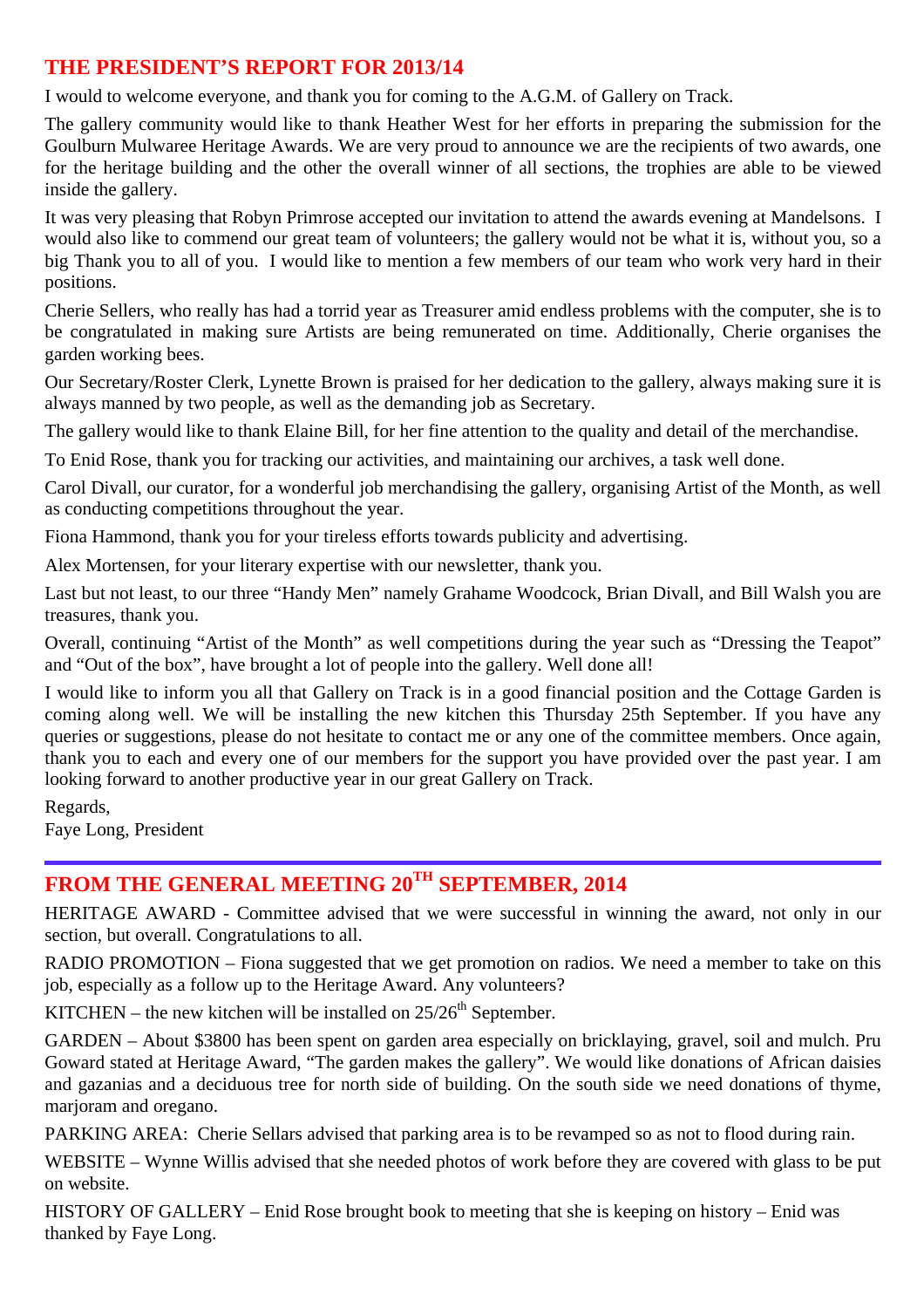INTERNET WEBSITE – Joanne Cunningham advised of website for a disability group on which we could promote the gallery. She would assist us with this.

SECURITY - We are going to purchase four mirrors for corners of gallery and a chime for when door is opened. Members on duty were asked to get up and welcome visitors and please keep an eye on members of the public without harassing them.

SIGN FOR FRONT OF BUILDING – We are going to put a sign in front of building – possibly on disabled toilet – banner is erected for the time being.

ADVERTISING: Mention was made of Tarago Times, Windellama News and Gunning papers. We will follow up with promotion.

OPEN SIGN ON DOOR OF GALLERY – advised we needed a new one – to follow up.

ADVERTISING WITH BROCHURES AT MOTELS – Elaine Bill advised she and Janet Docker were following up with these. Library also suggested.

EXHIBITIONS – In February 2015 to be called "Gardenesque".

March 2015 – Phoenix Painting Group.

April 2015 – "Remembrance" around Anzac Day.

## **HERITAGE AWARDS – GALLERY ON TRACK STRIKES IT BIG!**

### **It was certainly wonderful news that our Gallery on Track won two Heritage Awards.**

The inaugural Heritage Awards were held in the grandeur of Mandelson's Ball Room. This was a great evening, celebrating the achievements in heritage restoration by Goulburn Mulwaree citizens.



Adaptive Building re-use award **Outstanding achievement award** 



Representing Gallery on Track and to receive the awards were Fay Long, Robyn Primrose and Cherie Sellars. Lynette Brown and Heather West were also present as their book "Memories of Goulburn" received a Highly Commended award in Historical Research Category.



Left: At Mandelson's Heritage Awards evening. Back row: Heather West and Lynette Brown.

Front row: Robyn Primrose, Faye Long and Cherie Sellars.

**OUR KITCHEN:** The kitchen has been renovated with new cupboards and we have put in a bench-top oven with 2 hotplates. Come in to G o T and have a look at it. (Ed.)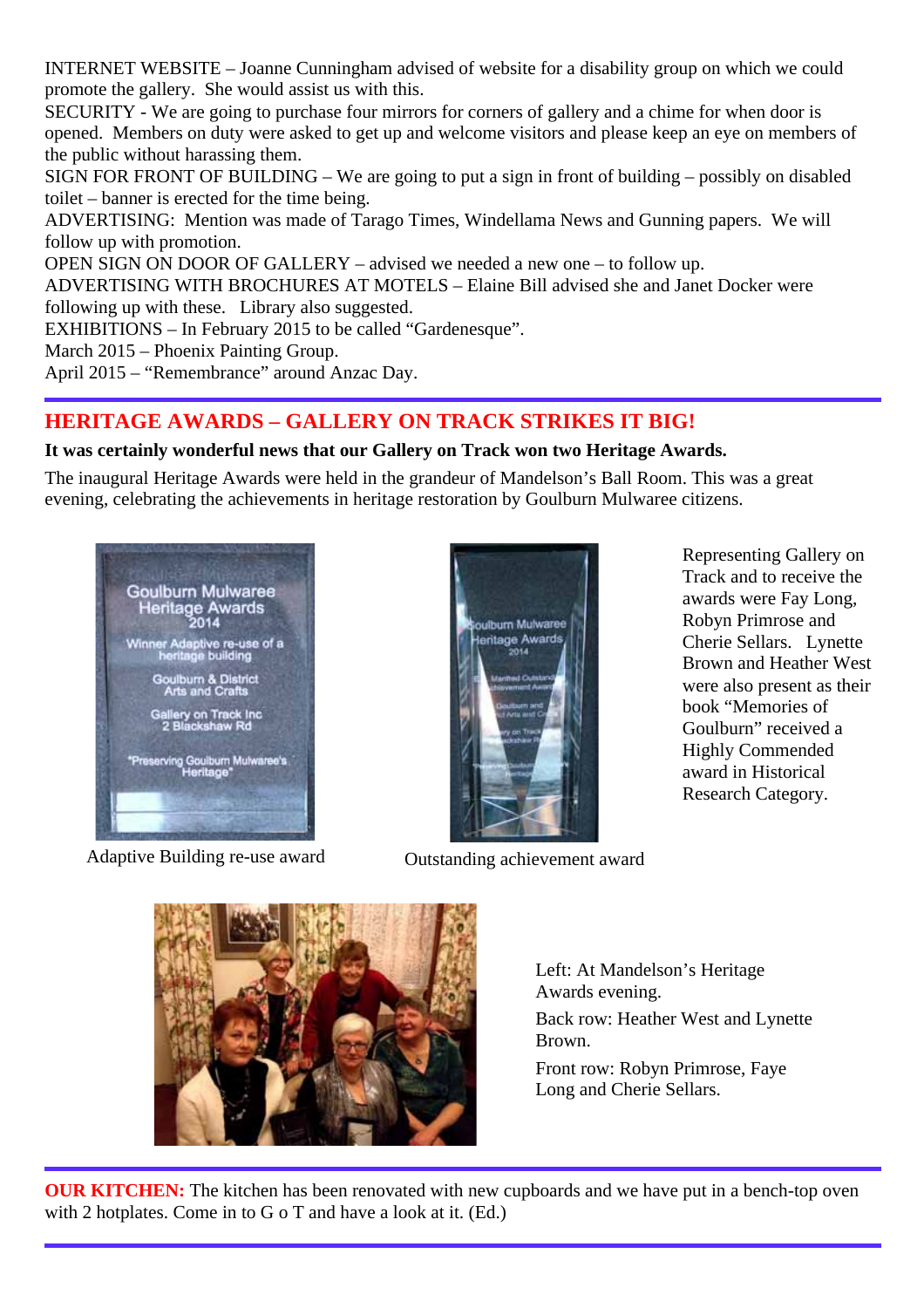GROUPS YOU MAY LIKE TO JOIN: to practice your skills or to learn new skills from other members: Interested members are invited to the following groups running in the crib room

**Patchwork/Creative Art/Needlework group** – 2<sup>nd</sup> and 4<sup>th</sup> Tuesday 10am-2pm. All members welcome, Beginners welcome. \$2 amenities fee. Enquiries Lynette Brown or Cherie Sellars.

Calligraphy Class – as advertised Wednesday, 10.30am-12.30pm in Crib Room. Contact Alison Lawrence for details – alisoncallig@bigpond.com or 4822 0024.

**Creative Needles** – first Sunday of each month, 10am-2pm, \$2 amenities, all members welcome. Enquiries Fiona Hammond.

**Wynne's Friday Art group** (Art/Lino Cut/Any Craft) 10.30am-3.30pm. No lessons – join group and bring own work. Cost \$2 amenities. Phone Wynne Willis 43 229724.

**Carol Divall has felting** workshops periodically – if interested ring Carol 4821 2572.

### **CRIB ROOM BOOKINGS & WORKSHOPS FOR 2014**

#### **Regular Bookings:**

1st Sunday each month: Creative Needles Group 10am-4pm.

2<sup>nd</sup> and 4<sup>th</sup> Tuesday each month: Patchwork/Creative Art/Needlework group 10am-2pm.

Wednesday: Calligraphy Class 10.30am-12.30pm.

Thursday: Phoenix Group 10am-4pm.

Friday: Wynne's Friday Art Group 10.30am-3.30pm.

### **Other Bookings:**

Friday 10th October: Workshop. Wyn, Lynette, Julie & Phoenix Group.

Sunday 12<sup>th</sup> October: Workshop. Fiona Hammond. Bead Embellishment Exploration1 – Part 2. Enquiries: Fiona 48 494489; Fiona@chiatanyadesign.com.au

Saturday 18<sup>th</sup> October: Watercolour Landscapes for Beginners with Aina Atkins, GDAS member. 10am-4pm. Cost: Members free. Non-members \$30. Contact Helen 4829 2300.

Sunday 19<sup>th</sup> October: **Felting Workshop. Carol Divall.** 10am – 4pm. Details Carol 48 212572 Sunday 26<sup>th</sup> October. **Floating Lily.** 

Saturday 1<sup>st</sup> November: Pastels Still Life for Beginners with Lesley Whitten, GDAS member. Cost: Members free. Non-members \$30. Contact Helen 4829 2300.

Sunday 30<sup>th</sup> November. **Floating Lily.** 

### **SOME MEMBERS' ACHIEVEMENTS AWAY FROM THE GALLERY: At the Goulburn Workers Club Annual Art Prize** Ekaterina Mortensen won 2<sup>nd</sup> Prize for her "Joanna's Lillies" in the Acrylics Section of the Workers Club Annual Art Prize. Julie Scott-Crane gained a Highly Commended for her "Natives 1" in the Watercolour/Pen & Wash Section. Congratulations to both of you.

**COPYRIGHT:** Following a suggestion by a new member, the Committee has produced a copyright form for all selling members to sign. These are on Selection Desk and members are asked to sign one when next in gallery. Also if you have not completed a **consignment form** please do so.

**HOLIDAYS:** Welcome back from your wonderful holiday to Italy and Scotland, Carol and Brian. I'm sure you will have much to tell us about.

#### **THINGS OF INTEREST:**

**Goulburn Rose Festival Committee** – invitation to hold a stall on 14<sup>th</sup>, 15<sup>th</sup> March 2015. Cost of stall is \$50 for weekend. If you are interested in sharing a table at the event please email the GDAC committee or speak with a member of it.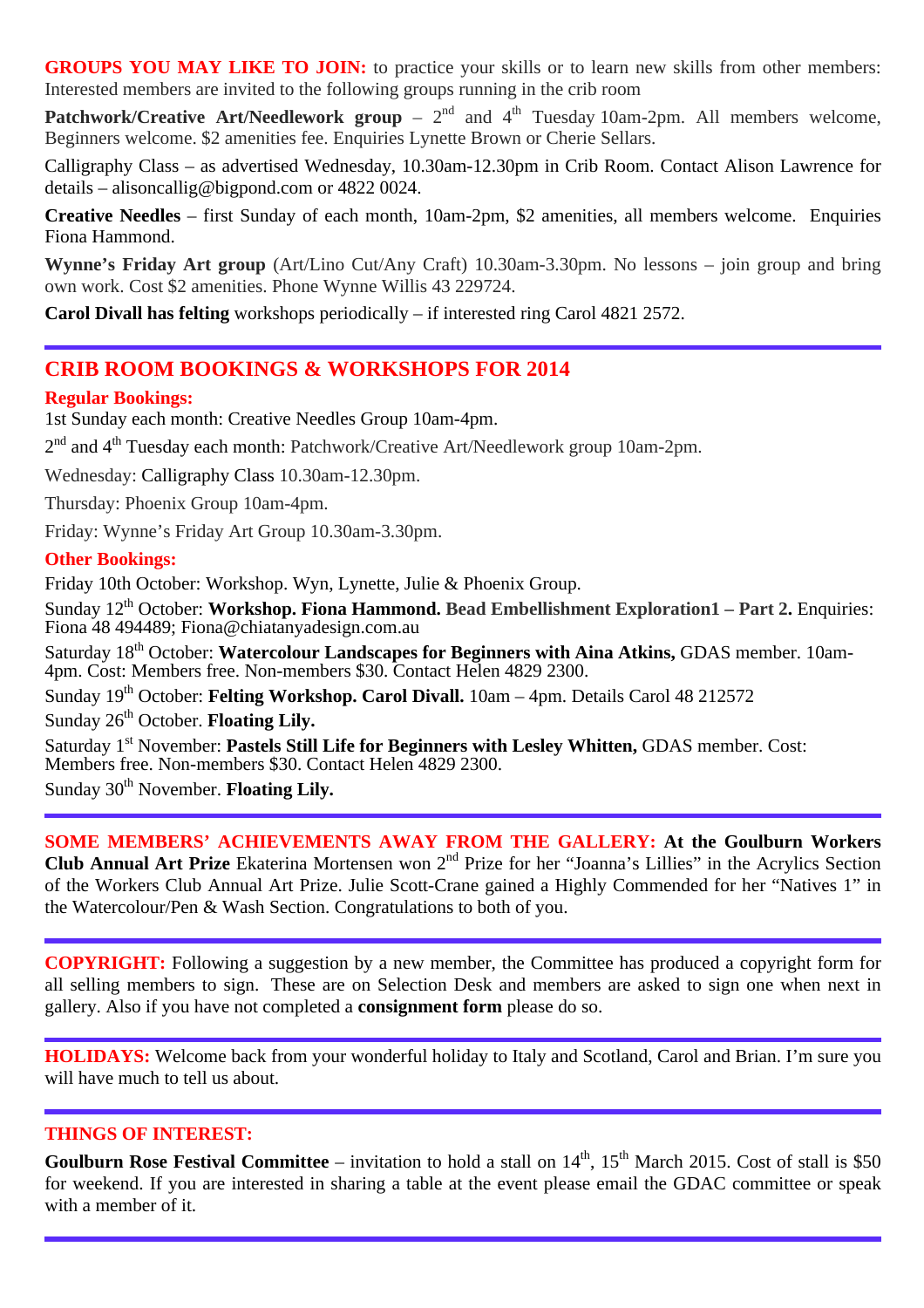## **THE DUTY ROSTER - VOLUNTEER NEEDED**

Since 2002 Lynette Brown has done an absolutely wonderful job of organising the Duty Roster. Lynette would now like to have a break from it, to be relieved from it. We need a member to volunteer to take over this important duty of organising the roster. If you can volunteer would you please contact any of the executive or committee members.

It is so important that we have members who are willing to do jobs, and to relieve those who continually to do jobs, should step forward to volunteer. We cannot just leave it to a minority to do all the things that are necessary to run the GDAC and Gallery on Track. Of course it is recognised that some members are not in a position for various reasons to do such jobs and we appreciate that fact, but please do what you can to help the continued successful running of our organisation. Thank you, Lynette, for the efforts that you have put into this job for the last 12 years. (This last paragraph is by the Editor.)

### **OUR GARDEN**

Cherie is justifiably proud of the progress with the garden after 18 months of hard work.



**CALLIGRAPHY FOR BEGINNERS** 

The garden at Gallery on Track. The irises are blooming as a welcome sign to Lady Spring. Our modest Cherie was sitting on the seat behind me refusing to be in the photo. I consider she should have pride of place in it! Thanks for all the efforts in your organising of it and doing a lot of the physical work, Cherie and also thank you to all of those who have helped to develop the garden, to donate plants, and to maintain it along the way. Great job, everyone.

Come to Alison Lawrence's calligraphy classes and enjoy this fascinating art form. Classes will be on Wednesday 15<sup>th</sup> October, 22<sup>nd</sup> October, 29<sup>th</sup> October, 5<sup>th</sup> November and 12<sup>th</sup> November from 1pm to 3pm. The five classes will cost a total of \$100. They will be in the Crib Room at Gallery on Track.

Alison is a very experienced and well qualified calligrapher and calligraphy teacher and is a former President of the Australian Society of Calligraphers.

You will be able to purchase a basic calligraphy kit from Alison which will include nibs, a nib holder, ink and a calligraphic felt pen at a cost of about \$25. Please note that calligraphic fountain pens are not suitable for this course.

Your calligraphic adventure will start by learning the Uncial Hand from the  $2<sup>nd</sup>$  Century and then a modernised version of the Cnut Charter Hand and you will create some simple projects along the way.

**It's time to enrol!** Please email Alison on alisoncallig@bigpond.com or phone her on 4822-0024.

### **ADVERTISING OUR GALLERY**

Each and every one of our members can help to advertise our gallery. We can all do this by taking the opportunity to tell friends and acquaintances about the gallery. When chatting at parties why not ask people if they know of Gallery on Track? Tell them the sorts of things we have for sale. Tell them it is an ideal place to purchase gifts. Tell them where we are located. Have some of our brochures with you to give to people. Here at the gallery take the opportunity to ask people to take a brochure or two to give to friends. Word of mouth is an excellent method of advertising.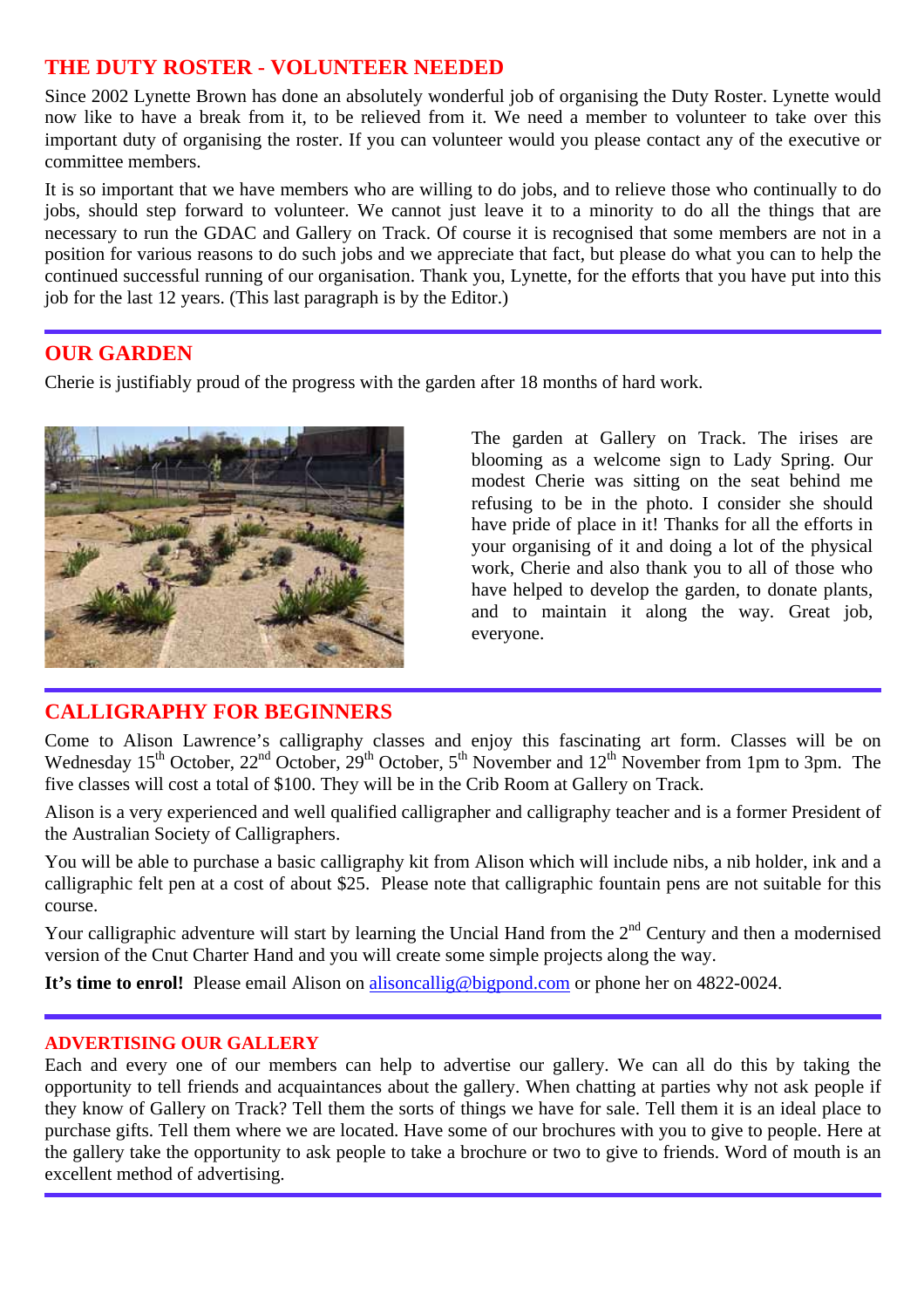# **ARTIST OF THE MONTH:** *MICHELLE GILES*  WHAT IN THE WORLD?

### **October 11 – November 16**

### **OPENING on** Saturday the 11th of October at 2 pm. Refreshments provided.

The exhibition will consist of a variety of mixed media works in both 2D & 3D. Felted items, found items, sewing techniques as well as silver-smithing. My brain has been very busy.





I studied ceramics at Ballarat College of Advanced Education in the 80's followed by a teaching degree. I arrived in Goulburn in the late 80's to take up a teaching position at Goulburn High School. I'm now at Mulwaree High.

The exhibition title comes from the 2 most commonly asked questions posed to me by my family - "What on earth are you going to do with that?" and "What are you into now?".

I like the idea of learning one new thing each day and I hate to see things being discarded for the sake of something that is supposedly newer and better. I seem to gather objects together (no, I'm not a hoarder) and eventually an idea will formulate. Usually there's a new skill I need to learn to complete the task, which is all good. Most objects become part of a mixed media image or object as I like to investigate the way that different medias can be manipulated. The making of a work usually occurs 18 months after my initial idea and may use items I've had for years. In this collection I finally used some watch parts I collected almost 30 years ago – see, they did come in handy!

## **ARTIST OF THE MONTH:** *ENID WORTHINGTON & MAROLYN TURNER*  **November 22 – January 2015**

Information will be emailed out when it is available.

# **GOULBURN CAMERA CLUB THROUGH THE LENS**

**November 14 – 30** 

# **Opening Sunday 16th November at 2pm, members please come.**





This will be somewhat different to our members' art exhibitions as this exhibition consists of photographs that the Goulburn Camera Club members have taken of scenery, people, still life and other subjects.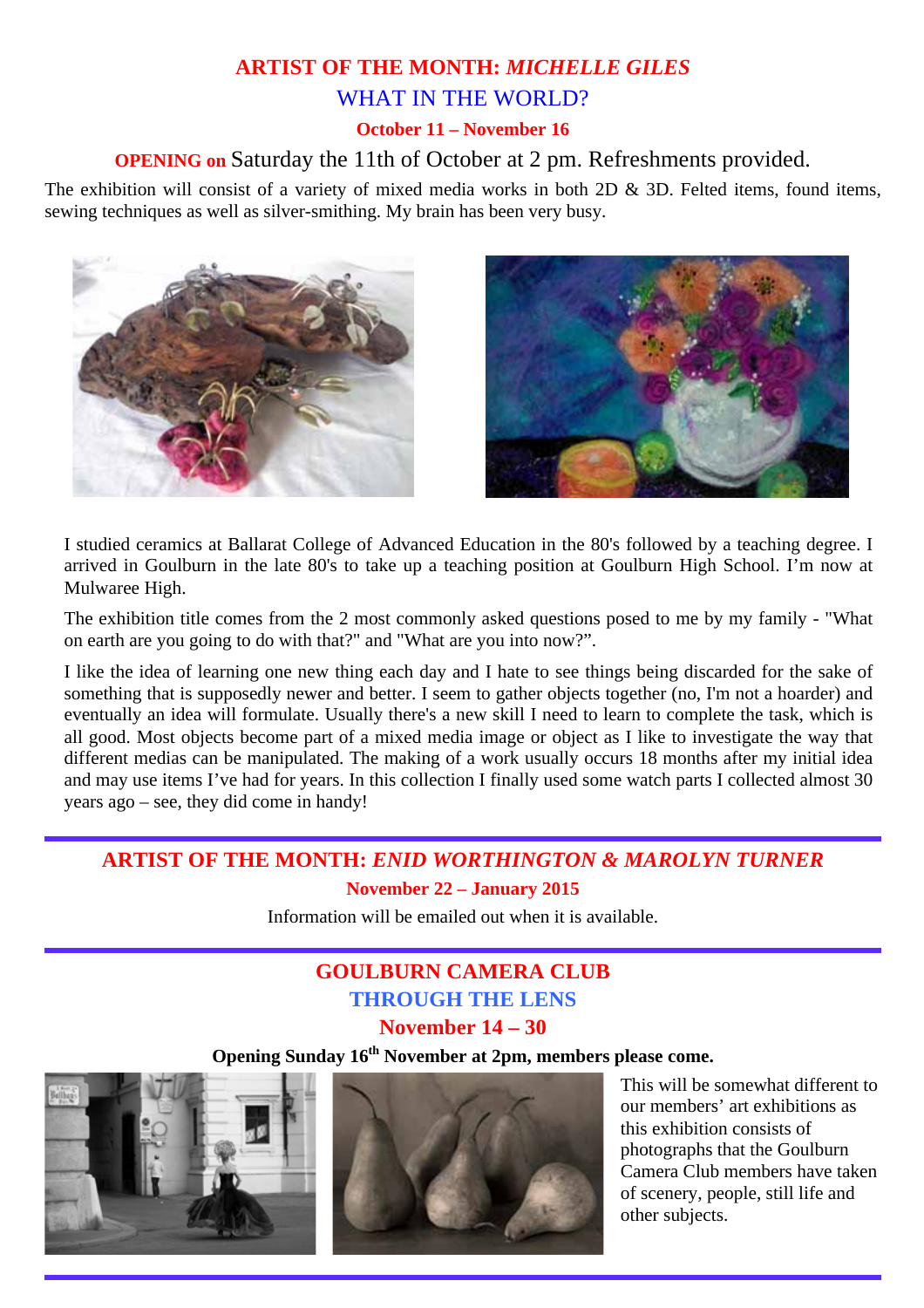## **RECENT ARTIST OF THE MONTH EXHIBITIONS**

**Jane McDonnell, Daphne Gooley and Alex Mortensen** had their exhibitions in the last 3 months. The opening days brought quite a number of visitors to the gallery and Daphne, particularly, was pleased with several sales of her works.

Their works perhaps typify the range that may be found in Gallery on Track. Jane's exhibition featured paintings and crafts, particularly attractive and skilfully made woollen items. Daphne's exhibition consisted of a unified theme of Australian and English landscapes in her usual beautiful and inimitable style and yet they were in a variety of media - acrylic paintings on board, acrylic stencils on paper, monoprints and jigsaw prints. Alex on the other hand exhibited nude breasts in shades of grey in acrylics, several abstracts in some of which he used a great variety of materials, and two 3 dimensional works one made from kangaroo bones and the other being conceptual art made from cement.



Jane's exhibition of paintings and crafts.



Daphne hanging one of her works. Alex explaining "Roo fish" to



Patricia Morgan.

## **2015 CALENDARS FOR SALE: A GENEROUS DONATION BY LINDSAY ALLEN**

Lindsay has donated a number of 2015 calendars that are beautifully illustrated with his own photographs with one for each month. Cost is \$10 with all proceeds going to Gallery on Track.

## **ITEMS FOR NEWSLETTER – HELP ME TO HELP YOU**

If you are going to be an artist of the month or are going to hold a workshop, or have had an opening or run a workshop or have been creating works and if you would like to have an article in the newsletter please email to me a few sentences about it (say, 50 words maximum) plus a photo or two in jpg or jpeg. Try to send information well in advance. With events that you have held, send it to me straight after the event. Use "For newsletter" as the subject of your email. It will make my job easier if I can just copy and paste rather than to have to do a lot of typing; it will ensure that you are featured here; and it will make our newsletter more informative for readers. So help me to help you.

My email: alexgamort@hotmail.com

# **UNABLE TO DO YOUR DUTY ON A WEDNESDAY, THURSDAY OR FRIDAY?**

If, for some reason such as illness, family commitments, etc, you find that you cannot do your regular duty on these days, phone Alex between 7.30am and 8.00am on that morning. You'll find that on most occasions he will be available but he does do casual teaching when required and will know by 7.30am if a school needs him. Because of this he will not commit himself in advance so there is no point in asking him at some earlier date. Alex's phone number is on the roster.